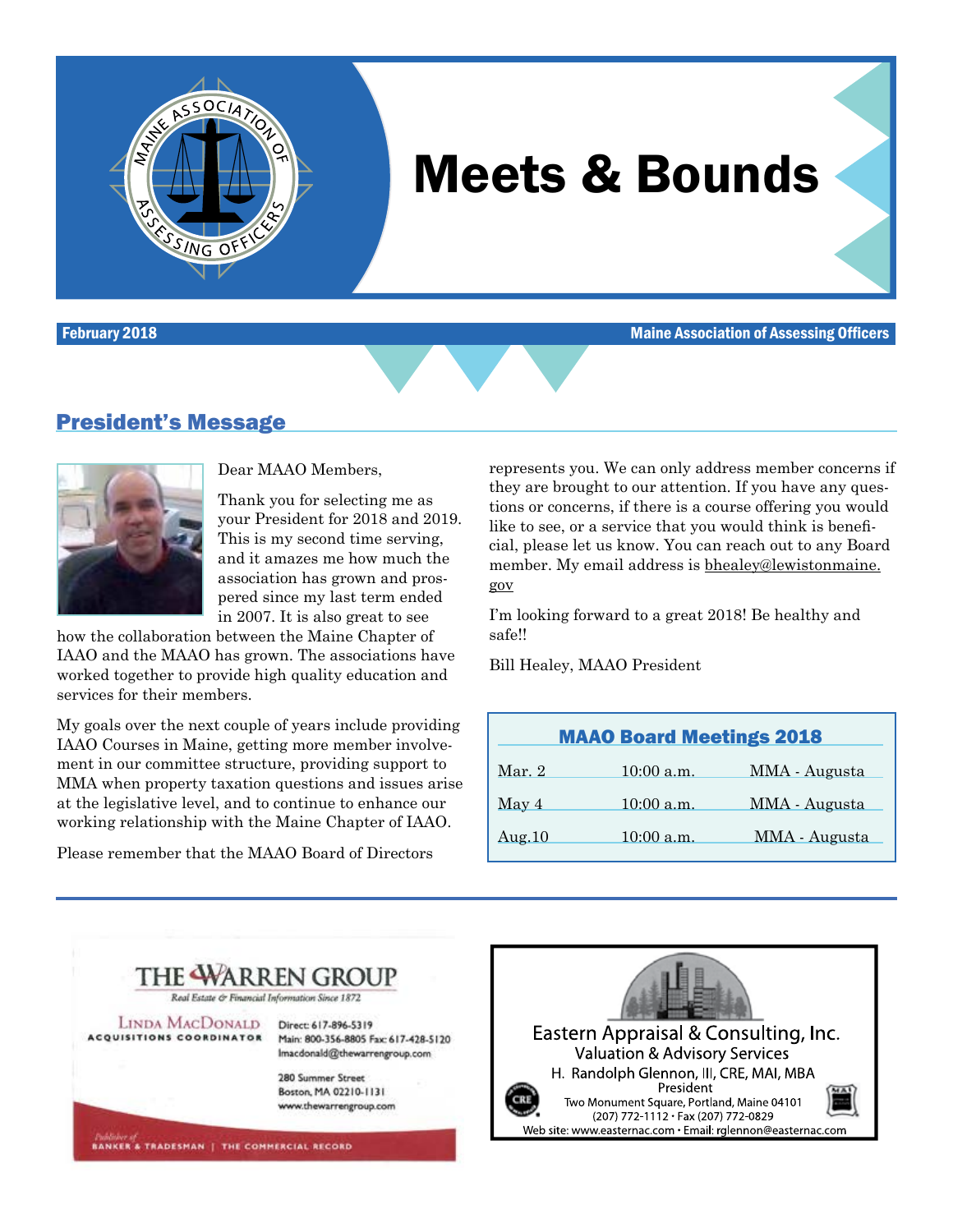#### PRESIDENT

William Healey, Jr, City of Lewiston Phone: 513-3122 E-mail: bhealey@lewistonmaine.gov

### VICE PRESIDENT

Tammy Brown, Town of North Haven Phone: 867-4433 E-mail: tammybrown4139@aol.com

### **SECRETARY**

Tammy Brown, Town of North Haven Phone: 867-4433 E-mail: tammybrown4139@aol.com

#### TREASURER

Martine Painchaud, Town of Eliot Phone: 439-1813 E-mail: mpainchaud@eliotme.org

#### FIRST PAST PRESIDENT

Ruth Birtz, Town of Lincoln Phone: 794-3372 Fax: 794-2606 E-mail: assessor@lincolnmaine.org

### SECOND PAST PRESIDENT

Rick Mace, Town of York Phone: 363-1005 E-mail: rmace@yorkmaine.org

### **DIRECTORS**

Dan Robinson Phone: 985-2102, ext 1333 E-mail: drobinson@kennebunkmaine.us

Roger Hoy Phone: 724-7475 E-mail: mhoy5@roadrunner.com

John Wentworth, Town of Harrison Phone: 583-2241 E-mail: jwentworth@harrisonmaine.org

Martine Painchaud, Town of Eliot Phone: 439-1813

E-mail: mpainchaud@eliotme.org

Deborah Turner, Town of Harpswell Phone: 833-5771 E-mail: dturner@town.harpswell.me.us

Travis Roy, City of Old Town Phone: 827-3965 Fax: 827-3966 E-mail: troy@old-town.org

Darryl McKenney, Town of Waldoboro Phone: 832-5369 E-mail: assessor@waldoboromaine.org

Lewis Cousins, City of Presque Isle Phone: 760-2714 E-mail: lcousins@presqueisleme.us

Craig Skelton, Town of South Berwick Phone: 384-3010 Fax: 384-3303 E-mail: cskelton@sbmaine.us

### MAAO BOARD MEMBER PROFILE: Travis Roy



So you want to be an assessor, huh?

After a 21 year career as a Police Officer, it was time for a change. Too many night shifts, death scenes, homicide scenes, death notifications, drug abuse calls, neglected kids and much more took a toll over the years. I NEEDED a change. I had taken an interest in assessing as a  $2<sup>nd</sup>$  career, and had been a licensed real estate appraiser for 8 years at that point, so I had a good foundation of knowledge in the residential side of the real estate market.

When the opportunity to apply for and accept a lateral transfer to the Assessor's office came

up I couldn't pass is up. I absolutely love the environment that I work in, and the people I work with. My City Manager is a long time assessor that worked in several mill towns in Maine. My success in this field is very much attributable to having the support of a great boss, who happens to be an experienced assessor.

I am approaching 7 years in the assessor's office, and I believe I will be here for many more. Being on the underside of 50 years old, I won't be retiring any time soon, and I enjoy the involvement in all aspects of the City government that my roll affords me.

I have a passion for training and/or acquiring the necessary knowledge for anything that I engage in. I have recently been elected to the Board of Directors for the Maine Association of Assessing Officers and the Central Maine Association of Assessing Officers. I have asked to be put on the training committee of both of these boards. With the implementation of the levels of licensing for assessors comes a renewed need for these organizations to work to provide more access to the IAAO trainings. To that end, I pledge to work with the other members of these boards to make these trainings more accessible for Maine Assessors.

I reside in Old Town, with my wife, Tina, of 24 ½ years, and our two daughters; Jordan, 22 years old, and Abbie, 14 years old. We are joined by a golden retriever, 2 Maine Coon cats, a domestic cat, 2 rabbits, 10 chickens, and a guinea pig.

An absolute love of mine is coaching youth sports! I have coached softball for over 15 years, and I have coached basketball and soccer along the way. If I am not on the field coaching, I spend a lot of time volunteering for several non profits. I am currently the president & treasurer for Old Town Amateur Softball Association. I am also a 15 year board member and current Vice President with Maine Youth Fish & Game Association, where we run outdoor education programs for the youth of Maine.

In a short time, I have established some great relationships in the assessing community that I will always be thankful for. I also look forward to meeting and working with many more of you as we face the challenges ahead.

"Be fearless in the pursuit of what sets your soul on fire!," Jennifer Lee.

Respectfully Submitted, Travis Roy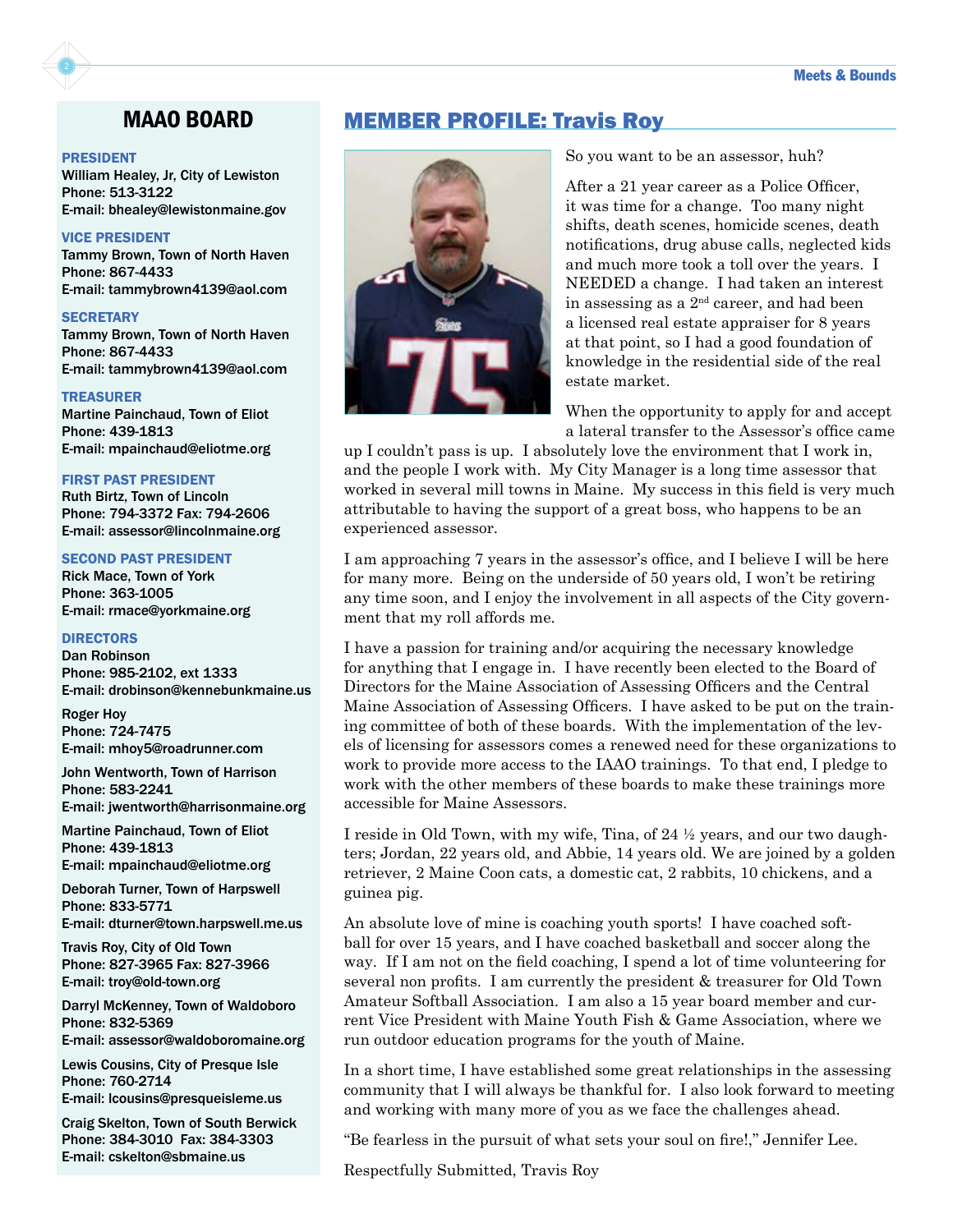### MAAO Secretaries Report

By Tammy L. Brown

With a blink of my eye, another year has come and gone, the days and months seem to move by so quickly. How can it possibly already be February? As we begin 2018, MAAO would like to thank you for your continued support during 2017. We hope you were able to take advantage of the educational offerings that our education committee put together in 2017. Our goal as we move into 2018 is to assist you with your assessing & educational needs and goals.

The MAAO Board met on December 8, 2017, at MMA in Augusta. We welcomed Bill Healey, Jr. as our 2018 President. Bill will serve as president for the years 2018 and 2019. The Board looks forward to his leadership during this period. The Board also reviewed the 2018 Budget. As part of our year end meeting, committee chair were elected for 2018. The following is a list of Committees, Chairs and Co-Chairs. If you would like to assist with a committee and the chair has not contacted you please feel free to contact them.

Secretary: Tammy Brown

Treasurer: Martine Painchaud Co-Treasurer: Lewis Cousin

Audit/Finance: Ruth Birtz Co-Audit/Finance: Darryl McKenney

Calendar/Advertising Chair: Lewis Cousins Co-Calendar/Advertising: Rick Mace

Newsletter Chair: Tammy Brown Co-Newsletter: Ruth Birtz

Ethics Committee Chair: Travis Roy Co-Ethics: Craig Skelton

Legislative Committee Chair: Darryl McKenney Co-Legislative: Ruth Birtz

Membership Committee Chair: Roger Hoy

Awards/Scholarship Committee Chair: Rick Mace

*(Continued on Page 4)*

| <b>Date</b>          | <b>Day</b>                        | <b>Time</b>  | <b>Event</b>                                                                                                                        | Location                                                                 |
|----------------------|-----------------------------------|--------------|-------------------------------------------------------------------------------------------------------------------------------------|--------------------------------------------------------------------------|
| January 26           | Friday                            | 10:00 a.m.   | <b>Board Meeting</b>                                                                                                                | MMA – Augusta                                                            |
| March 2              | Friday                            | $10:00$ a.m. | <b>Board Meeting</b>                                                                                                                | MMA - Augusta                                                            |
| April 14             | Friday                            |              | Northern Maine Spring Workshop                                                                                                      | Northern Maine<br>Development<br>Commission<br>Caribou                   |
| May 1                | Tuesday                           | 4:00 p.m.    | Board of Assessment Review -<br>(this class shown by LIVE, interactive video<br>conference in conjunction with Augusta<br>training) | MMA - Augusta<br>Northern Maine<br>Development<br>Commission-<br>Caribou |
| May 4                | Friday                            | 10:00 a.m.   | <b>Board Meeting</b>                                                                                                                | MMA-Augusta                                                              |
| August 10            | Friday                            | 10:00 a.m.   | <b>Board Meeting</b>                                                                                                                | MMA - Augusta                                                            |
| September<br>$5 - 7$ | Wednesday,<br>Thursday,<br>Friday |              | <b>Fall Conference</b><br><b>Annual Meeting</b>                                                                                     | Sebasco Harbor<br>Resort                                                 |
| October<br>3 & 4     | Wednesday<br>& Thursday           |              | <b>MMA Annual Convention</b>                                                                                                        | Augusta Civic<br>Center                                                  |
| December<br>7        | Friday                            | 10:00 a.m.   | <b>Board Meeting</b>                                                                                                                | MMA - Augusta                                                            |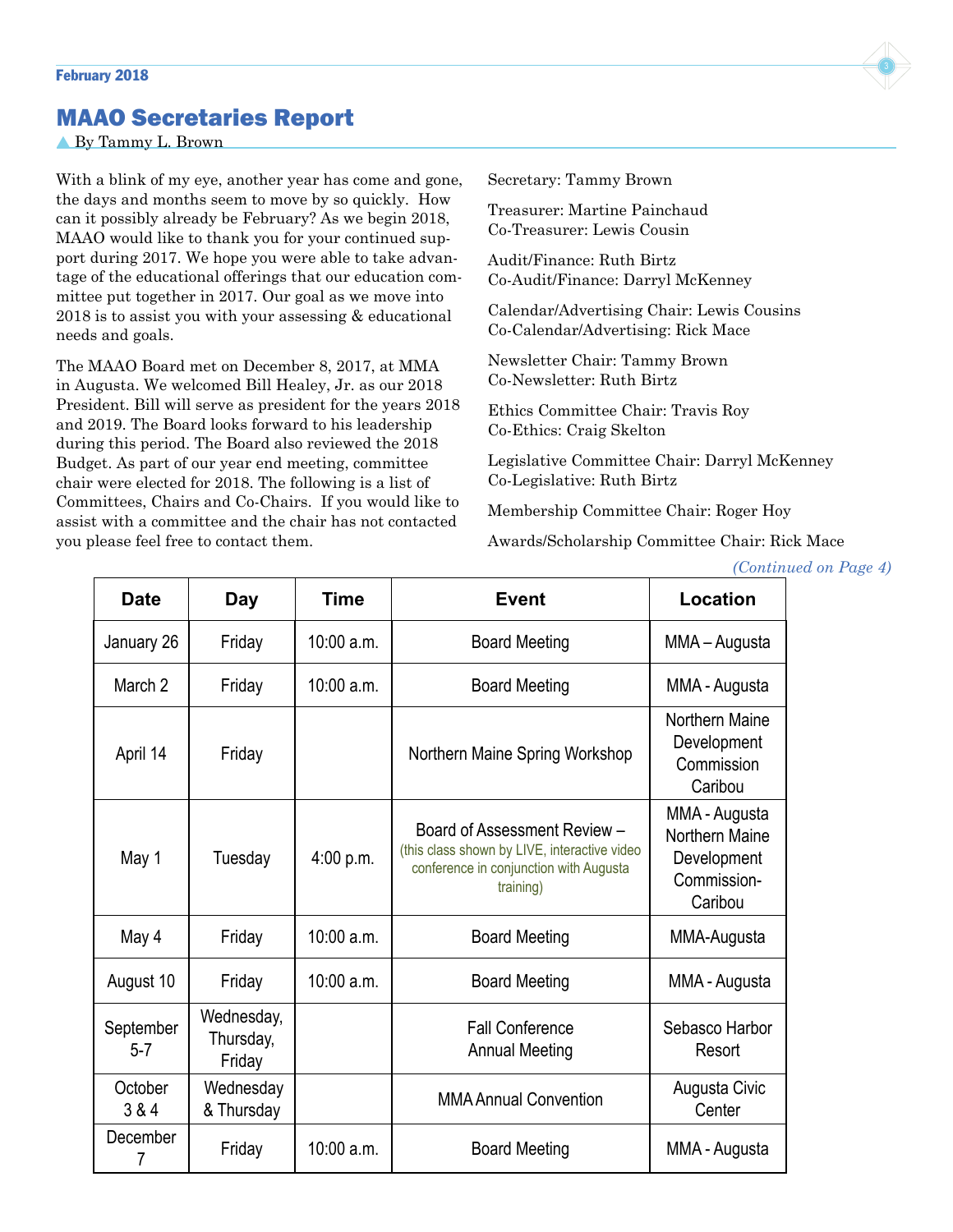## Legislative Update

LD 1599 was introduced by Governor LePage to Improve the Maine Tree Growth Tax Law. To be sure any changes are made in a thoughtful manner the bill was carried over from the last legislative session, so a study group could meet and review all aspects of the Maine Tree Growth Tax Law.

On January 3, 2018 a public meeting was held with the chance to weigh in on potential changes. Four Assessors and Two landowners spoke and answered all questions asked of them. Some of the issues discussed were:

- How values vary considerably between counties.
- How values do not take into consideration of the value of the land in each town.
- Laws that regulate the use of the plans.
- Some people felt there is a need to harvest even if the market is not ideal because landowners save on property taxes.
- Property owners need to be educated more regarding Tree Growth requirements.
- All regions of the State need to be treated equitable.
- Tree Growth for farmers sometimes has a totally different purpose than Tree Growth for property owners who are growing for profit.

Other discussion points brought forward by the panel were: transferring properties to Open Space that do not qualify for Open Space; allowing the Tree Growth participants out of the program, as was done before the penalty of back taxes was enacted, in order to get the property back on the tax rolls; having the recommendations in the plan be very specific and allowing the harvest management plans to be in the hands of the assessors. Such information would be helpful to the assessors who need to re-certify the property; they discussed if there was a way for the owners to know the exact penalty for noncompliance. The panel asked the assessors in the room repeatedly if they had asked Maine Forestry Service for assistance in reviewing plans.

It was fascinating to hear the forester on the panel who prepares plans, who stated they do not intend to turn the plan over to the new owners because of the financial information within the plan. That information would stay with the seller and should not transfer to buyer. When this happens the new owner cannot certify they will be following the old plan and is required to obtain a

new one within a year. The lumber company that spoke stated from 2014 to 2017 his real estate taxes went up 41% and the sale of timber declined 28%. When they sell less, the inventory increase and Tree Growth rates go up. The farmer that spoke stated his forest is for a buffer when spraying crops, shelter from storms for his animals, and habitat for the wildlife so his land should not be required to manage as if it was in Tree Growth Program.

In a follow up email, Kate Dufour passed along some new information and requested some feedback from Assessors. The Tree Growth Tax Law working group is in the process of finalizing its recommendations, which will be presented to the Taxation Committee on Feb. 15.

Stay tuned.

Respectfully Submitted Darryl McKenney

# **Meets & Bounds publication months:**

## **January, April, July & November**

**Please contact Ruth Birtz or a Director if you have any news for the newsletter.**

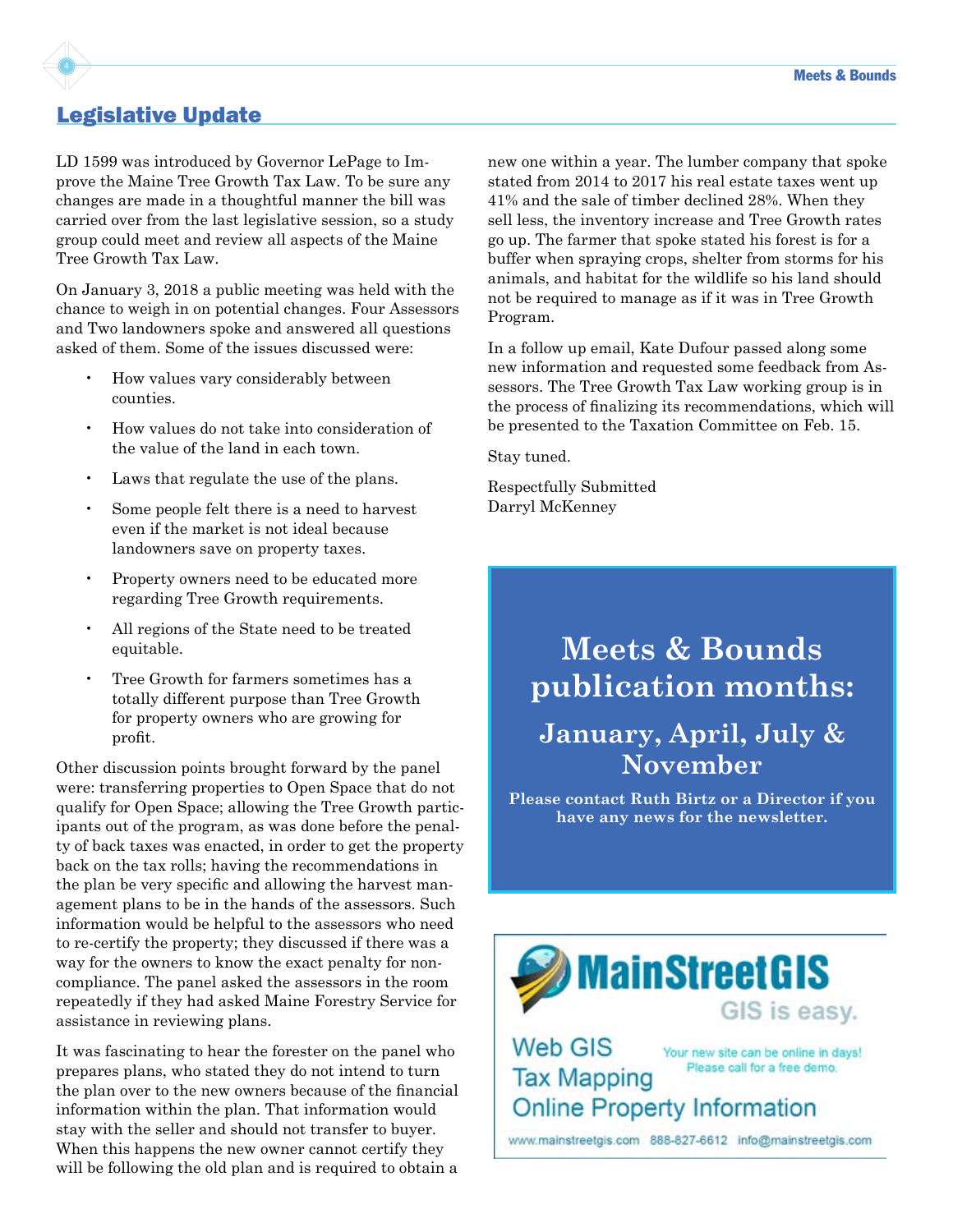### February 2018 **February 2018**

### *Secretaries Report – Continued from Page 3*

Technology Committee Chair: Dan Robinson

Education Committee Chair: Bill Healey Co-Education: Dan Robinson and Travis Roy

Conference Committee Chair: Tammy Brown Co-Conference Committee: Darryl McKenney and Debbie Turner

Historian: Darryl McKenney

Executive Committee: Bill Healey, Jr., Tammy Brown, Ruth Birtz and Rick Mace

The Board set the meeting calendar for year 2018. Below are the dates of the upcoming MAAO Board Meetings and Educational Offerings (see chart located in this article).

The Board reviewed the service agreement for the contract with MMA for year 2018. The Board had many questions for MMA's Eric Conrad regarding the increase in the new contract. After Eric's explanation of increase and new services MMA is planning to unveil in the upcoming year, the board once again voted to continue the contract with MMA. We look forward to working with the MMA's Affiliate's Department during the upcoming year.

Lewis Cousins reported our On January 26, 2018 meeting, that the Northern Maine Spring Workshop would be held April 14th, subject matters have been chosen and you can find a brochure for that workshop elsewhere in this newsletter. Bill Healey reported that the education for the 2018 is coming together nicely. The Board of Assessment Review Workshop date has been set for May 1,

### **Membership Questions?**

Please contact Affiliate Services at: 1-800-452-8786

2018. Once again Bill Dale and Sally Daggett will lead those discussions.

Plans are underway for the Annual MAAO Fall Conference; the Board is reviewing proposals from several venue locations. We will keep you posted on the Fall Conference as things continue to come together. If there is a topic you would like to see highlighted at this year's conference please speak with a Board Member.

The board would like to remind our membership that MAAO has money available for scholarships for upcoming educational offerings. It is a simple application that must be filed 60 days before the educational offing you would like to attend. The application is enclosed with this issue of Meets & Bounds.

The next scheduled board meeting is March  $2<sup>nd</sup>$  at 10:00 at MMA in Augusta. If you have anything you would like to share or have the board take up, please contact any board member and they will be happy to assist you.

Respectfully submitted by Tammy L. Brown



**Thanks to the success of our Silent Auctions that are held at our Fall Conferences we are able to offer scholarships towards any accredited assessor's courses. If you would like to apply please fill out the application for scholarship and send to:**

*Maine Association of Assessing Officers C/O Maine Municipal Association 60 Community Drive, Augusta, ME 04330or email to rmace@yorkmaine.org.*

**See MAAO Scholarship Eligibility Requirements for more information.**

**The deadline is 60 days prior to the event you intend to use the scholarship for.**

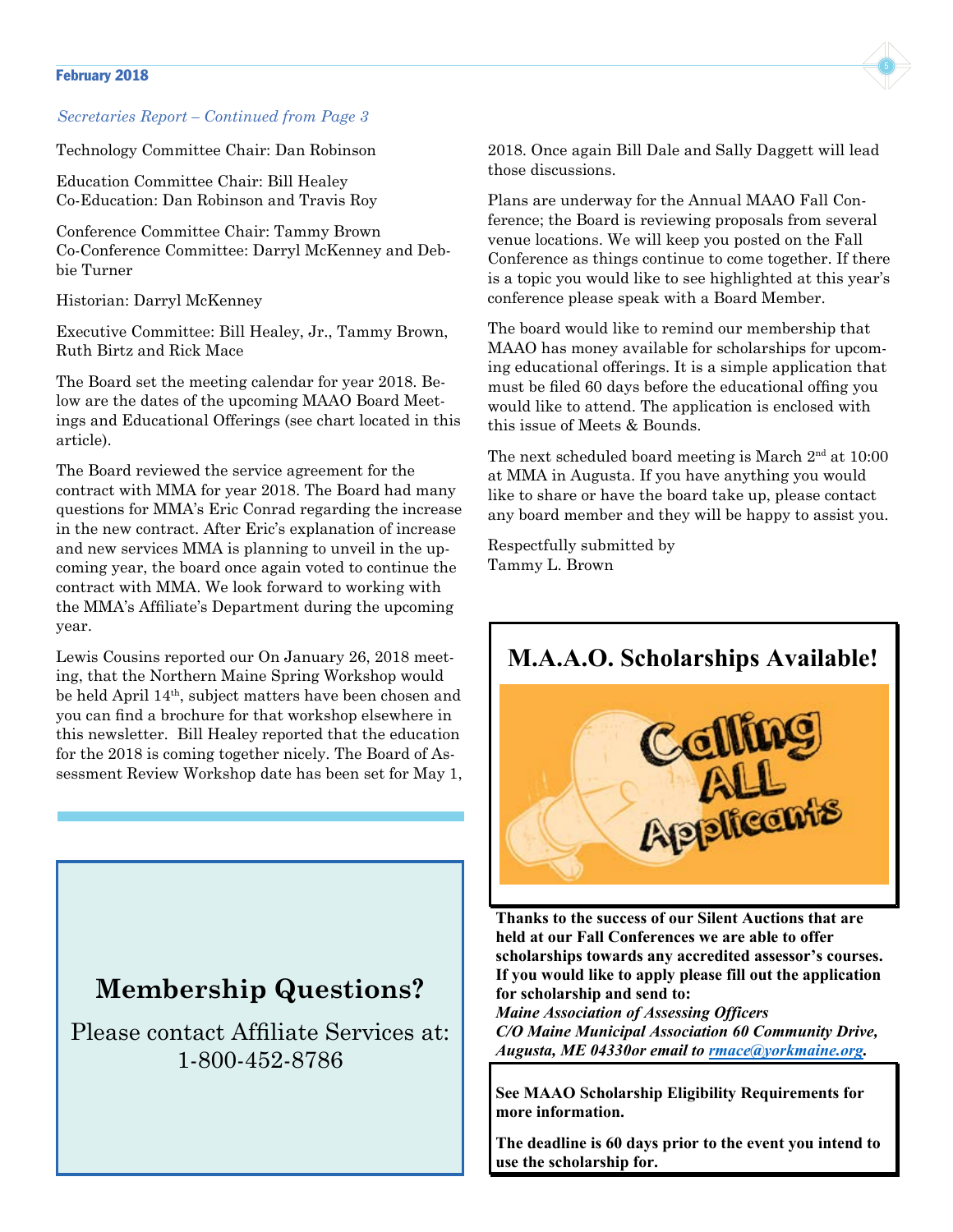### **MAINE ASSOCIATION OF ASSESSING OFFICERS 2018 ASSESSOR OF THE YEAR AWARD NOMINATION**

|    | Nominee's Name:                                                                                                                                                                                                                                |
|----|------------------------------------------------------------------------------------------------------------------------------------------------------------------------------------------------------------------------------------------------|
|    |                                                                                                                                                                                                                                                |
|    | Telephone:                                                                                                                                                                                                                                     |
|    | Nominee's Position:                                                                                                                                                                                                                            |
|    |                                                                                                                                                                                                                                                |
|    | Date or Year Nominee began work as an Assessor<br>(Must have served as an Assessor for at<br>least 3 years)                                                                                                                                    |
|    | Please answer questions below and attach additional sheets if necessary.                                                                                                                                                                       |
|    | 1. Please provide examples of the Nominee's leadership, service, and contribution to the Assessor's profession. List any participation<br>in or awards given that were associated with any State, New England, or International organizations. |
| 2. | Please provide examples of the Nominee's dedication toward the community they serve and describe their efforts to promote the<br>cause of good local government.                                                                               |
|    |                                                                                                                                                                                                                                                |

3. Please give a brief synopsis on the quality and consistency of work product.

Please attach all supporting documentation (newspaper articles, letters, letters of recommendation, resume, etc.) with this nomination form and submit to:

> **MAAO - Assessor of the Year Award** C/O MMA, 60 Community Drive Augusta, ME 04330. Deadline is July 10, 2018.

Nomination submitted by: \_\_\_\_\_\_\_\_\_\_\_\_\_\_\_\_\_\_\_\_\_\_\_\_\_\_\_\_\_\_\_\_\_\_\_\_\_\_\_\_\_\_\_\_\_\_\_\_\_\_

Title:\_\_\_\_\_\_\_\_\_\_\_\_\_\_\_\_\_\_\_\_\_\_\_\_\_\_\_\_\_\_\_\_\_\_\_\_\_\_\_\_\_\_\_\_\_\_\_\_\_\_\_\_\_\_\_\_\_\_\_\_\_\_\_\_\_\_\_

Mailing Address:\_\_\_\_\_\_\_\_\_\_\_\_\_\_\_\_\_\_\_\_\_\_\_\_\_\_\_\_\_\_\_\_\_\_\_\_\_\_\_\_\_\_\_\_\_\_\_\_\_\_\_\_\_\_\_\_\_\_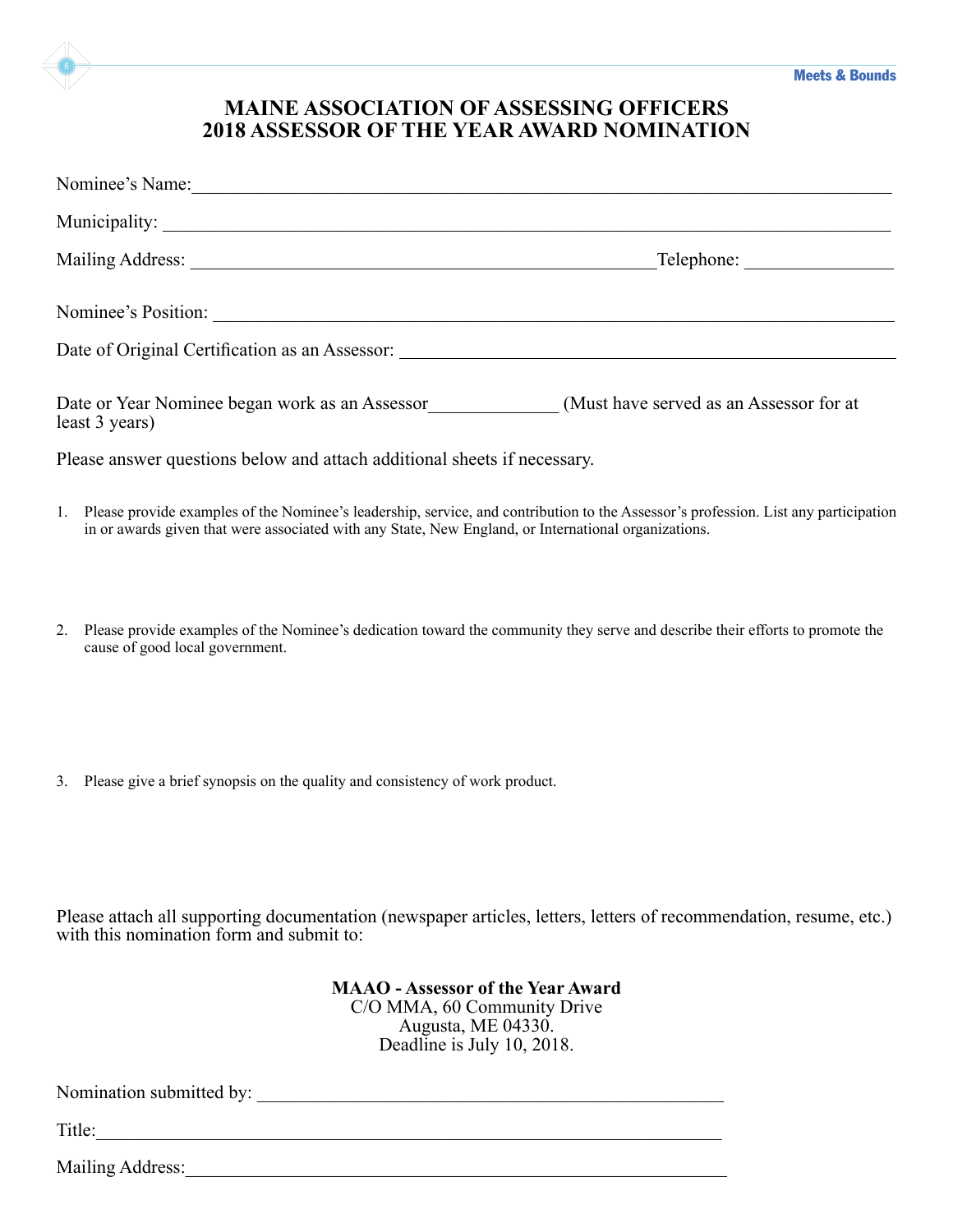



### **MAAO Scholarship Eligibility Requirements**

### **Applicants must:**

- 1. Be a current member of MAAO and in good standing.
- 2. Demonstrate a need for academic and financial assistance.
- 3. Submit the required application form to be received by the Scholarship Education Committee Chair 60 days prior to the event you plan on using the scholarship for. Applications will not be accepted if not received by the deadline.

### **Scholarship Conditions:**

- 1. Scholarship recipients are ineligible to apply for another award for three (3) years.
- 2. Must apply timely and on appropriate form to be considered for the present year.
- 3. Use the scholarship by 12/31 of each year.
- 4. Shall write a summary stating length of time in assessing field and the financial assistance for the scholarship.
- 5. Qualifying educational course work is defined as granting a minimum of 16 hours assessment by which a letter or certificate of completion can demonstrate examination success and the assignment of full credit. Continuing Education Units for licensure renewal other than Certified Maine Assessor and Certified Assessing Technician do not meet the scholarship conditions.
- 6. Successful applicants who subsequently decline the scholarship must reapply for future consideration.
- 7. Applicants must certify that no other tuition or course materials reimbursements has been awarded, nor will be sought, from any other source (e.g., county, state, local jurisdiction, or other educational or professional body), unless the scholarship does not fully cover the entire amount of the course and will receive the balance.
- 8. An application must be submitted with an original signature.
- 9. The name of the school or sponsoring organization must be submitted with the scholarship application.
- 10. Applicants are limited to one application per calendar year.
- 11. Only one (1) scholarship to be given to a Municipality every three (3) years.
- 12. The MAAO Board reserves the right to reject or accept courses that are acceptable for the scholarship.

Reimbursement will cover only up to the amount of the scholarship.

IAAO courses, State related courses, and other related subjects pertaining to the assessment field in general including State, MAAO, NRAAO and IAAO conferences are accepted courses.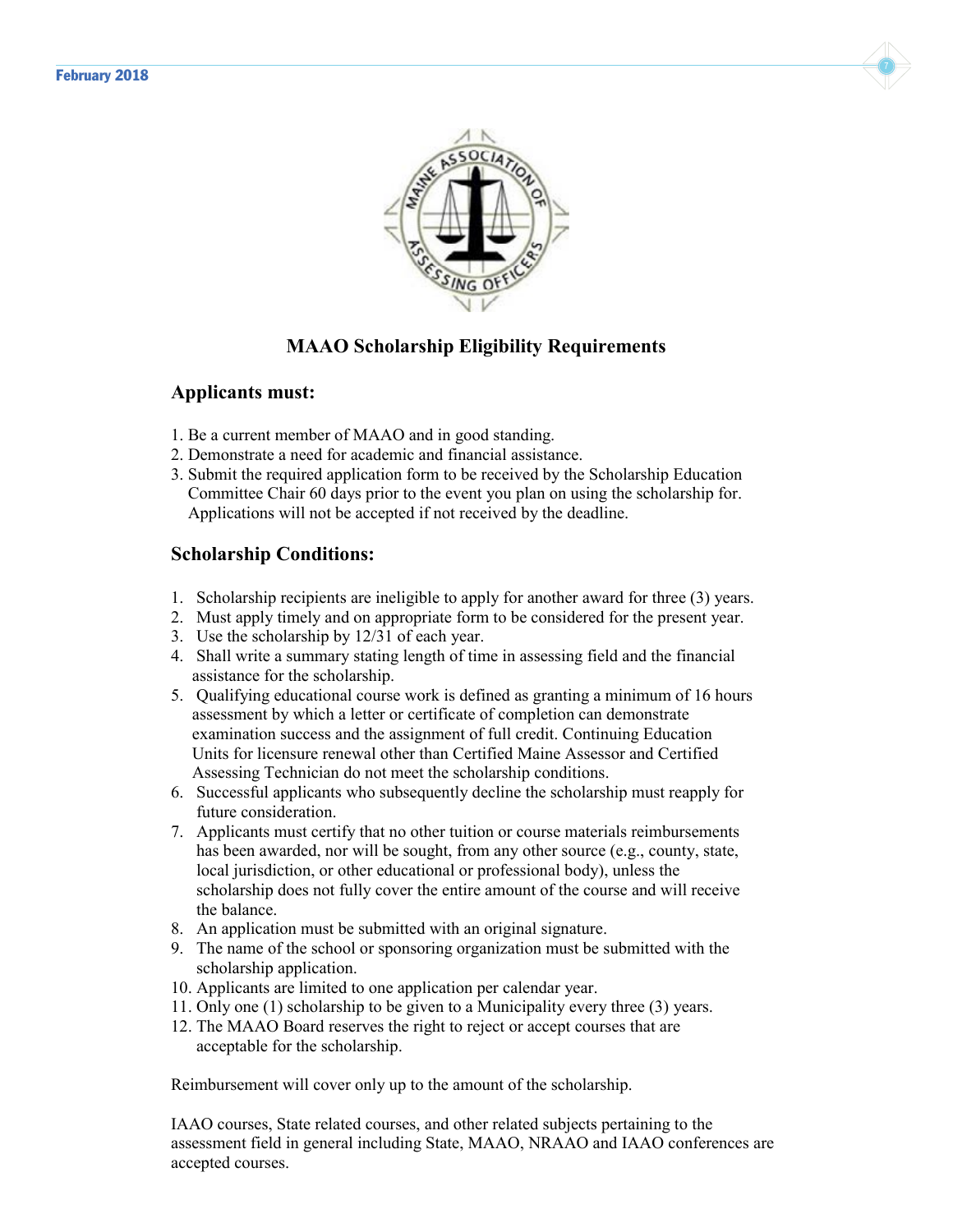



### **Maine Association of Assessing Officers Application for Scholarship**

The decision of awarding the amount and the number of scholarships is made by the MAAO Board of Directors.

**Please print clearly**. **Application must be submitted 60 days prior to the event you plan on attending.**

|           | E-Mail: expression of the contract of the contract of the contract of the contract of the contract of the contract of the contract of the contract of the contract of the contract of the contract of the contract of the cont |
|-----------|--------------------------------------------------------------------------------------------------------------------------------------------------------------------------------------------------------------------------------|
|           |                                                                                                                                                                                                                                |
|           |                                                                                                                                                                                                                                |
| accurate. | I certify that the information furnished by me in this application is complete and                                                                                                                                             |

Signed: **Date:** 

On a separate sheet of paper, please state in your own words the reasons you believe you qualify to receive a scholarship:

Please return completed application to:

Maine Association of Assessing Officers C/O Maine Municipal Association 60 Community Drive Augusta, ME 04330

If you have any questions regarding the application process contact Joan Kiszely at 1-800-452-8786.

**Note:** Selections will be made based on the application information received, funds available and eligibility. The Chair of the Scholarship Committee will notify all recipients and announce their names in the MAAO newsletter.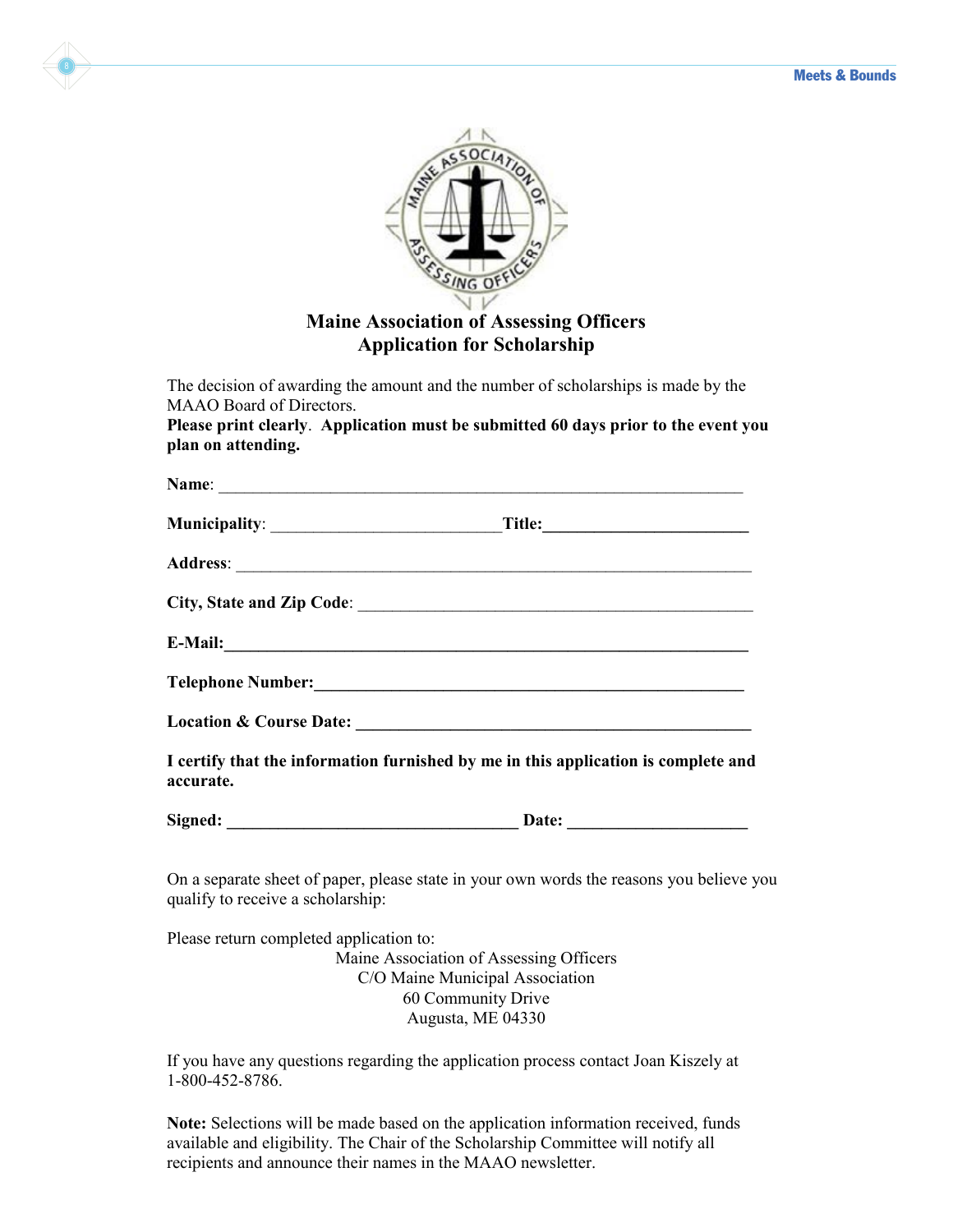### February 2018 **February 2018**

### **BOARDS OF ASSESSMENT REVIEV**

This Seminar will cover an overview of the Board of Assessment Review (BAR) process an overview of applicable Maine law, the nuts and bolts of preparing for and conducting a BAR hearing. The most recent Maine Law Court decisions involving local bars will be discussed. Sample forms and written decisions will also be discussed.

### **WHO SHOULD ATTEND**

While this seminar focuses on the responsibilities of the BAR Member, it will also be beneficial to Assessors and other municipal officials who handle assessing questions.

\*This seminar counts 2 hours towards MTCMA Certification (Legal, Leadership, Financial) and Assessors continuing education hours.

#### **SPEAKERS**

Sally Daggett, Attorney at Law Jensen Baird Gardner & Henry William Dale, Attorney at Law

Jensen Baird Gardner & Henry

Mark A. Bower, Attorney at Law Jensen Baird Gardner & Henry

### **DATE/LOCATION**

Augusta - Tucsday, May 1, 2018 **Maine Municipal Association** 60 Community Drive Augusta, Maine 04330

### Caribou - Tuesday, May 1, 2018

"Live Video Conference" Northern Maine Development Commission 11 West Presque Isle Road Caribou, Maine 04736

### **TIME**

#### Augusta location:  $4:$

| 4:00 pm |                  |  |
|---------|------------------|--|
|         | $1:00 - 1:30$ pm |  |
|         | $4:30 - 7:00$ pm |  |

Registration Light Dinner Presentations

#### FFF

\$50.00 per person - Fee includes a light dinner and presentation materials at both locations.

### **REGISTRATION INFORMATION**

To register, please fill out the attached registration form and mail it with your payment to MAAO, 60 Community Drive, Augusta, ME 04330, or fax your registration to (207) 624 0128. You may also register online at http://www.mcmun.org/TrainingResources/ WorkshopsTraining.aspx.

#### **QUESTIONS/CANCELLATIONS**

Cancellation notification must be given in writing at least 3 business days before the session begins. Any cancellation received within that 3 day window will be charged the full registration fee. All cancellations are subject to a \$10 administrative fee for processing. Please go to http://www.memun. org/TrainingResources/WorkshopsTraining/ Cancellations.aspx to cancel. If you have any questions please contact the Educational Services Office at (800) 452-8786 or (207) 623-8428.

### **SCHOLARSHIP**

Scholarship money is available. For information, please visit our website at www.maineassessors. org.

| Please register the bilowing person(s) from                                                                                        | (Numicipality/Employer)                                                                                                                                          | for the Boards of Assessment Favorer Workshop. |
|------------------------------------------------------------------------------------------------------------------------------------|------------------------------------------------------------------------------------------------------------------------------------------------------------------|------------------------------------------------|
| FUIL NAME:                                                                                                                         | TTNE:                                                                                                                                                            |                                                |
|                                                                                                                                    | ĕ                                                                                                                                                                | FEE 3                                          |
| FULL NAME:                                                                                                                         | TTNE                                                                                                                                                             |                                                |
|                                                                                                                                    | Ë                                                                                                                                                                | FEE <sub>3</sub>                               |
| EILLING ADDRESS:                                                                                                                   |                                                                                                                                                                  | TOTAL AMOUNT                                   |
| or Register online at: http://www.memun.org/TrainingResources/WorkshopsTraining.aspx<br>Location: p Augusta - Tuesday, May 1, 2018 | Mail registration form to: MAAO, 60 Community Orive, Augusta, ME 04330 Fax form to: (207) 624-0128<br>c Carbou - Tuesday, May 1, 2018<br>*Live Video Conference* |                                                |

## MAAO ANNUAL DUES

Regular Membership: \$30/person

Associate Membership: \$30/person

Subscribing Membership: \$200/business\*

Municipal Membership: \$50/municipality\*\*

Student Membership: FREE

\*Includes all employees \*\*Includes Boards of Assessors & Elected Municipal Officials

Please visit our website at: <www.maineassessors.org> for more information and membership application form.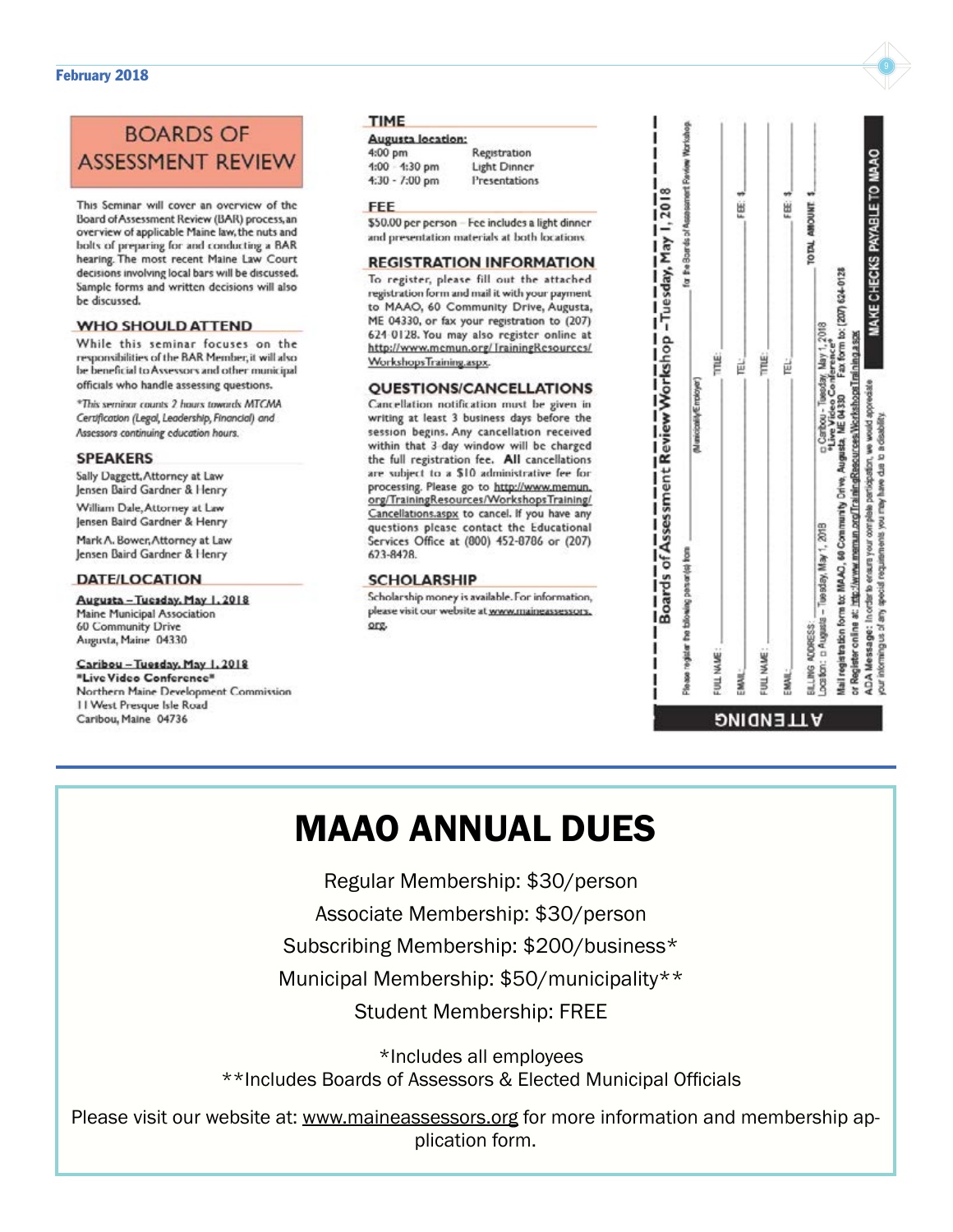

Dan Robinson, MAAO Board mem ber presents a letter of appreciation to David "Duffy" Cluff of Duffy's Tavern and Grill (Kennebunk and Old Orchard) for their \$250 dona tion used to purchase koozies and Post-it books for our membership. Cheers to Duffy!

### **ANNUAL NORTHERN MAINE SPRING TRAINING**

Registration

Training

Lunch

Training

DATE & LOCATION Friday, April 20, 2018

Northern Maine Development Commission Boardroom 11 West Presque Isle Road Caribou, Maine

#### TIME

 $8:30 - 9:00$  am  $9:00$  am - Noon  $Noon-1:00 pm$  $1:00 - 4:00$  pm

#### FEE

\$30.00 MAAO Member/per person (lunch included) \$35.00 MAAO Non-member/per person (lunch included)

#### **REGISTRATION INFORMATION**

Register early/Space is limited (Capacity: 30) To register, please fill out the attached form and mail it with<br>your payment to MAAO, 60 Community Drive, Augusta, ME 04330, or fax your registration to (207) 624-0128. You may also register online at http://www.memun.org/TrainingResources/ Workshops Training.aspx.

#### QUESTIONS/CANCELLATIONS

Cancellation notification must be given in writing at least 3 business days before the session begins. Any cancellation received within that 3 day window will be charged the full registration fee. All cancellations are subject to a \$10 administrative fee for processing. Please go to http:// www.memun.org/TrainingResources/WorkshopsTraining/ Cancellations aspx to cancel if you have any questions please<br>contact the Educational Services Office at (800) 452-8786 or (207) 623-8428.

#### **ADA MESSAGE**

In order to ensure your complete participation, we would appreciate your informing us of any special requirements you may have due to a disability.

| AGENDA              |                                                                                                                                                                                                                                                                                                                                                                                               |  |
|---------------------|-----------------------------------------------------------------------------------------------------------------------------------------------------------------------------------------------------------------------------------------------------------------------------------------------------------------------------------------------------------------------------------------------|--|
| $8:30 - 9:00$ am    | Registration                                                                                                                                                                                                                                                                                                                                                                                  |  |
| $9:00 - 10:30$ am   | Alan Harding Esq. - Longtime and second<br>generation Attorney from Presque Isle.<br>Attorney Harding has volunteered to study<br>the Scarborough V. Petrin case and offer<br>an opinion regarding the best avenue<br>for municipalities to take regarding the<br>valuation / combining of lots for assessment<br>purposes.                                                                   |  |
| 10:45 am - 12:00 pm | Melissa Richardson, Southern Aroostook<br>Registrar, Melissa, elected as Registrar in<br>November of 2016 will discuss the role and<br>functions of the Registry as well as review<br>the information requirements for recording<br>of documents. The discussion will include<br>any issues that pertain to the assessing field<br>and how we can help each other fulfill this<br>vital role. |  |
| $12:00 - 1:00$ pm   | Lunch (Soup & Sandwich)<br>Catered by Cindy's Sub Shop                                                                                                                                                                                                                                                                                                                                        |  |
| $1:00 - 2:30$ pm    | Steven "Joe" Salley, Principle Appraiser and<br>BETE Specialist, Maine Revenue Service<br>BETE Administration. Joe will provide a<br>review and update of the program and<br>discuss issues he finds in the field as well as<br>answer questions.                                                                                                                                             |  |
| $2:30 - 4:00$ pm    | Laurie Thomas, Deputy Director, Maine<br>Becomerse Republic I sends will produce they                                                                                                                                                                                                                                                                                                         |  |

te, Laurie will review electronic RETT processes available to municipalities and the Maine Online Valuation Return (MOVR) application.

Tony Pinette, Senior Property Appraiser, Maine Revenue Service. Tony will join in with any issues he sees in the field along with a round table question and answer period.

#### SCHOLARSHIP

AGENDA

Scholarship money is available. For information, please visit our website at www.maineassessors.org.

| Please register the bilowing person(ii) from                                                                                                                                                   | Municipality/Employer) | for the Annual Northern Maine Spring Training |
|------------------------------------------------------------------------------------------------------------------------------------------------------------------------------------------------|------------------------|-----------------------------------------------|
| [ MAAC Member (check here if you are member)                                                                                                                                                   |                        |                                               |
| <b>FULL NAME:</b>                                                                                                                                                                              | TTRLE.                 |                                               |
| ä                                                                                                                                                                                              | é                      | FEE: \$                                       |
| FULL NAME:                                                                                                                                                                                     | TTRLE.                 |                                               |
| EMAL                                                                                                                                                                                           | 置                      | FE \$                                         |
| BILLINGALDORE SS:                                                                                                                                                                              |                        | TOTAL AMOUNT: \$                              |
| Mail registration form to: MAAO, 60 Community Drive, Augusta, ME 04300 Fax:form to: (201) 624-0128<br>or Regis for online at: http://www.manun.com/ilrainingResource sWrorkshops/iraining.aspx |                        |                                               |
| ADA Message: In order to ensure your complete participation, we would appreciate<br>ar interning used any special requirements you may have due to a disability.                               |                        | MAKE CHECKS PAYABLE TO MAAO                   |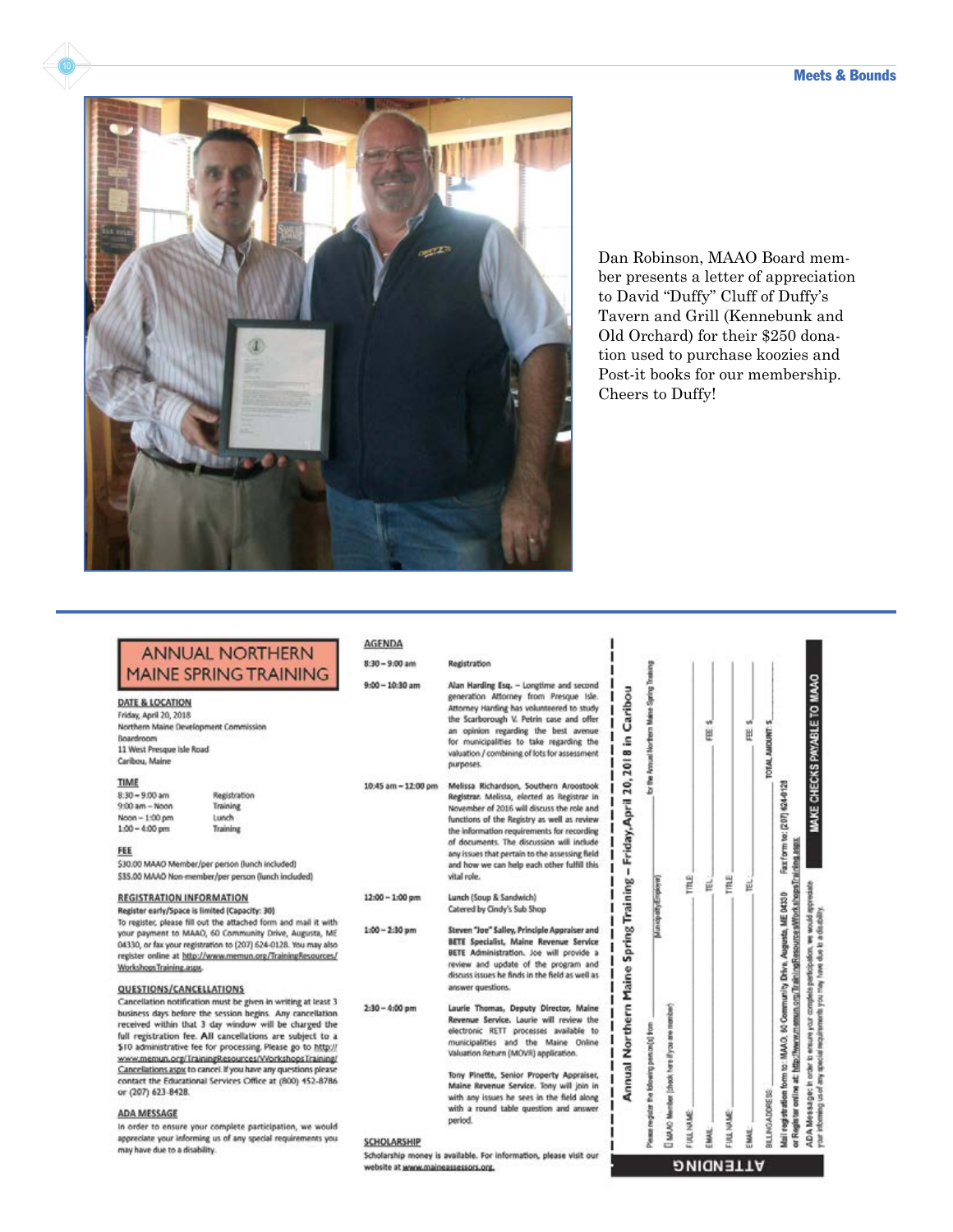

## Tree Growth Tax Law Basics

When: Tuesday, February  $20^{th}$ , 3-4:30 p.m. Where: Rockport Town Office, Richardson Room 101 Main Street, Rockport

istrict Forester Morten Moesswilde will provide an overview of Maine's Tree Growth Tax Law, its basic requirements and provisions. Tree Growth is a "current use" property tax program that can save Sistrict Forester Morten Moesswilde will provide an overview of Maine'<br>Tree Growth Tax Law, its basic requirements and provisions.<br>Tree Growth is a "current use" property tax program that can save<br>woodland owners on their including long-term management for commercial forest products.

The presentation is geared toward landowners, foresters, municipal officials and others. With an April 1 deadline looming for some currently enrolled landowners, as well as for new applicants for the 2018 tax year, this presentation will outline the essential components of Tree Growth, and provide an opportunity for questions and discussion. Registration is not required.

FMI contact Morten Moesswilde, Maine Forest Service, at 441-2895, or via email at morten.moesswilde@maine.gov.

C Randy Glasbergen glasbergen.com



"We can save a bundle on property taxes if we move to Cyberspace and live at our web address."